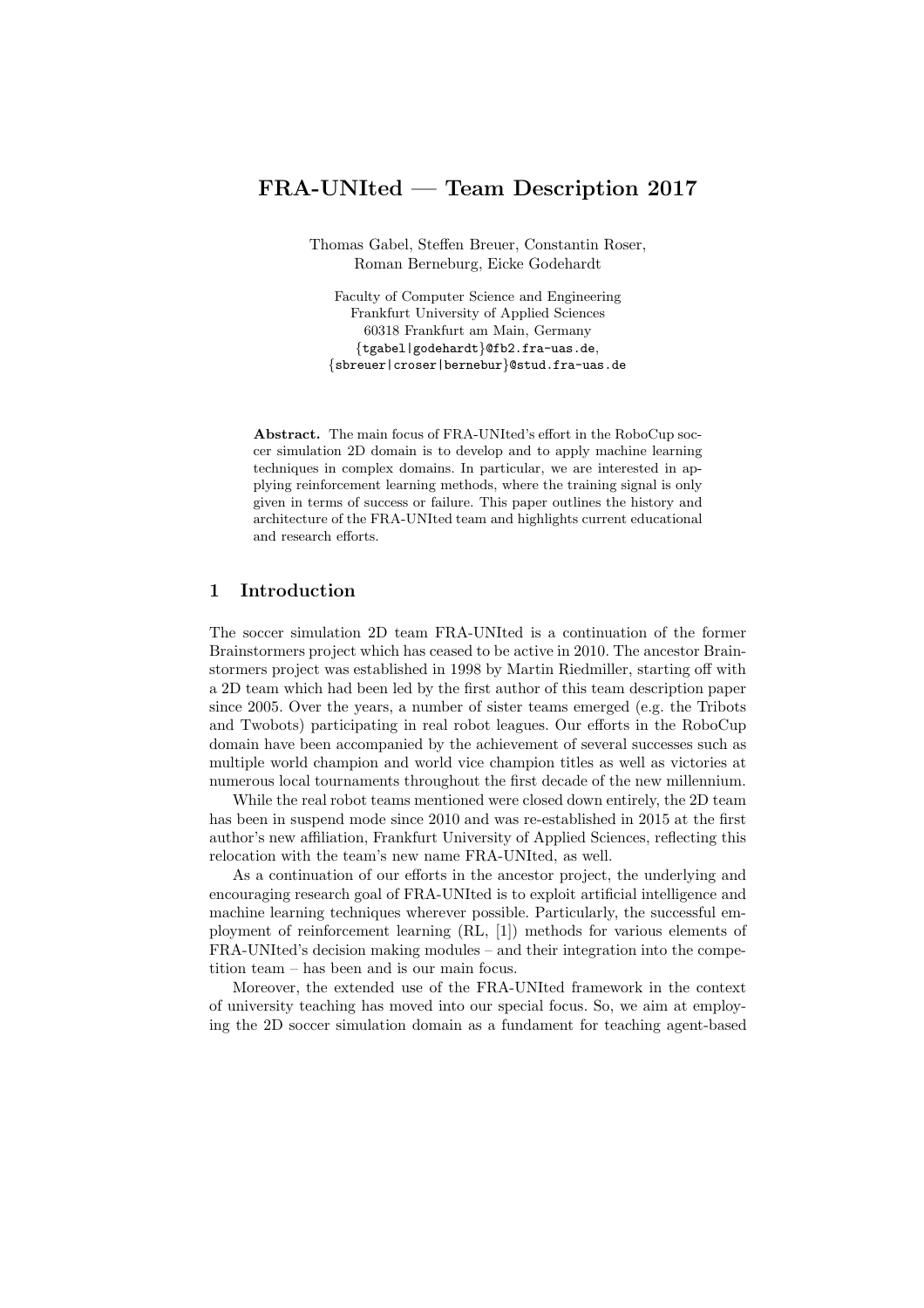programming, foundations of multi-agents systems as well as applied machine learning algorithms.

In this team description paper, we disdain from presenting approaches and ideas we already explained in team description papers of the previous years. Instead, we focus on recent changes and extensions to the team as well as on reporting partial results of work currently in progress. We start this team description paper, however, with a short general overview of the FRA-UNIted framework. Note that, to this end, there is some overlap with our older team description papers including those written in the context of our ancestor project (Brainstormers 2D, 2005-2010) which is why the interested reader is also referred to those publications.

#### 1.1 Design Principles

FRA-UNIted relies on the following basic principles:

- There are two main modules: the world module and the decision making module.
- Input to the decision module is the approximate, complete world state as provided by the soccer simulation environment.
- The soccer environment is modelled as a Markovian Decision Process (MDP).
- Decision making is organized in complex and less complex behaviors where the more complex ones can easily utilize the less complex ones.
- A large part of the behaviors is learned by reinforcement learning methods.
- Modern AI methods are applied wherever possible and useful (e.g. particle filters are used for improved self localization).



Fig. 1. The Behavior Architecture

#### 1.2 The FRA-UNIted Agent

The decision making process the FRA-UNIted agent is inspired by behaviorbased robot architectures. A set of more or less complex behaviors realize the agents' decision making as sketched in Figure 1. To a certain degree this architecture can be characterized as hierarchical, differing from more complex behaviors, such as "no ball behavior", to very basic, skill-like ones, e.g. "pass behavior". Nevertheless, there is no strict hierarchical sub-divisioning. Consequently, it is also possible for a low-level behavior to call a more abstract one. For instance, the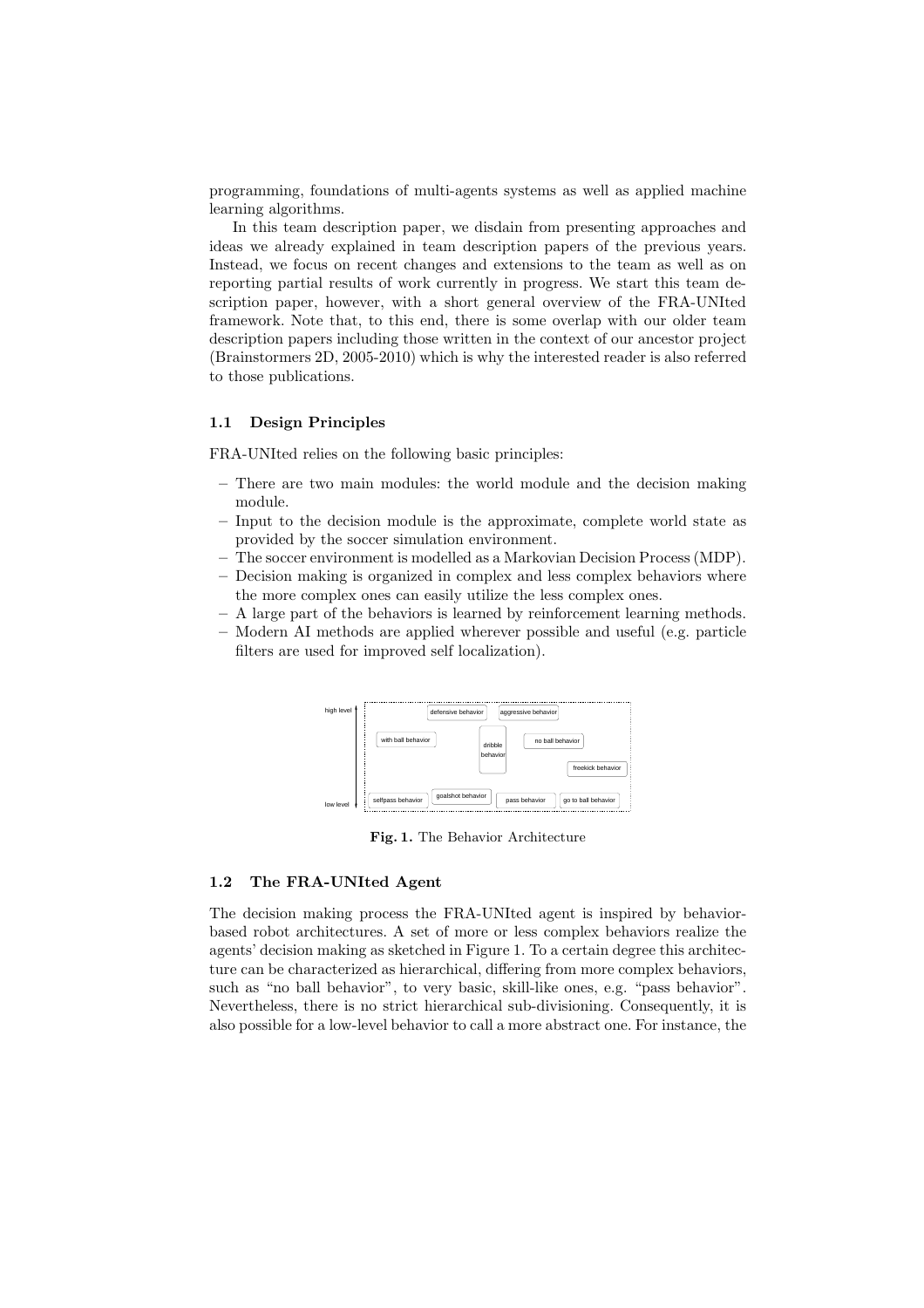behavior responsible for intercepting the ball may, under certain circumstances, decide that it is better to not intercept the ball, but to focus on more defensive tasks and, in so doing, call the "defensive behavior" delegating responsibility for action choice to it.

## 2 Current Efforts

This section is meant to reflect some of our research and development activities throughout the recent year.

### 2.1 Refactoring the Code Base

After reestablishing the team in 2015, we intended to also use it more actively in teaching (including student projects, bachelor theses, and student-based workgroups). Since the team was created in 1998, almost 20 years ago, and suspended since 2010, the team code was not state of the art from a technical point of view. From a beginner's and many students' point of view, many structures appeared grown and thus in parts unclear and confusing. Therefore, our main focus was on a rework and clean-up of the team code that would provide these students an easier access to the team. In the refactoring process the team code was reorganized in a whole new file structure, which is more understandable and easier to use. A single class per file policy was enforced as well as a strict object-oriented software re-design and a warning-free coding policy to enable easier debugging. Specifically, to improve the team and make working with it easier, we extended it in the following ways: (1) We designed a new build process that formats the compilation output, making it easier to see errors that occur during compilation. (2) To simplify debugging we implemented a debug mechanism that starts all agents, but one of them in the gdb with a set break-point. (3) When testing with extended logging, we identified performance problems. We solved them by generating a file system in the main memory and writing the log data into it. At the end of the match the files are moved to their default location.

### 2.2 Learning to Dribble

It has been one of our team's traditions to replace hand-coded player skills by those learnt using reinforcement learning [2–6]. Our current effort includes making our players learn autonomously to dribble as fast as possible into any given direction, keeping ball possession, avoiding collisions, and moving ahead as gently as possibly. This is work in progress which is why more details on this subproject will be available and worth reporting at a later point of time. We hope to employ the RL-based neural dribble behavior during the next tournaments.

#### 2.3 Improving Neck and View Behaviors

As a result of reviewing our team's playing strategy and comparing it to strategies of several opponent teams, we found that improvements regarding our own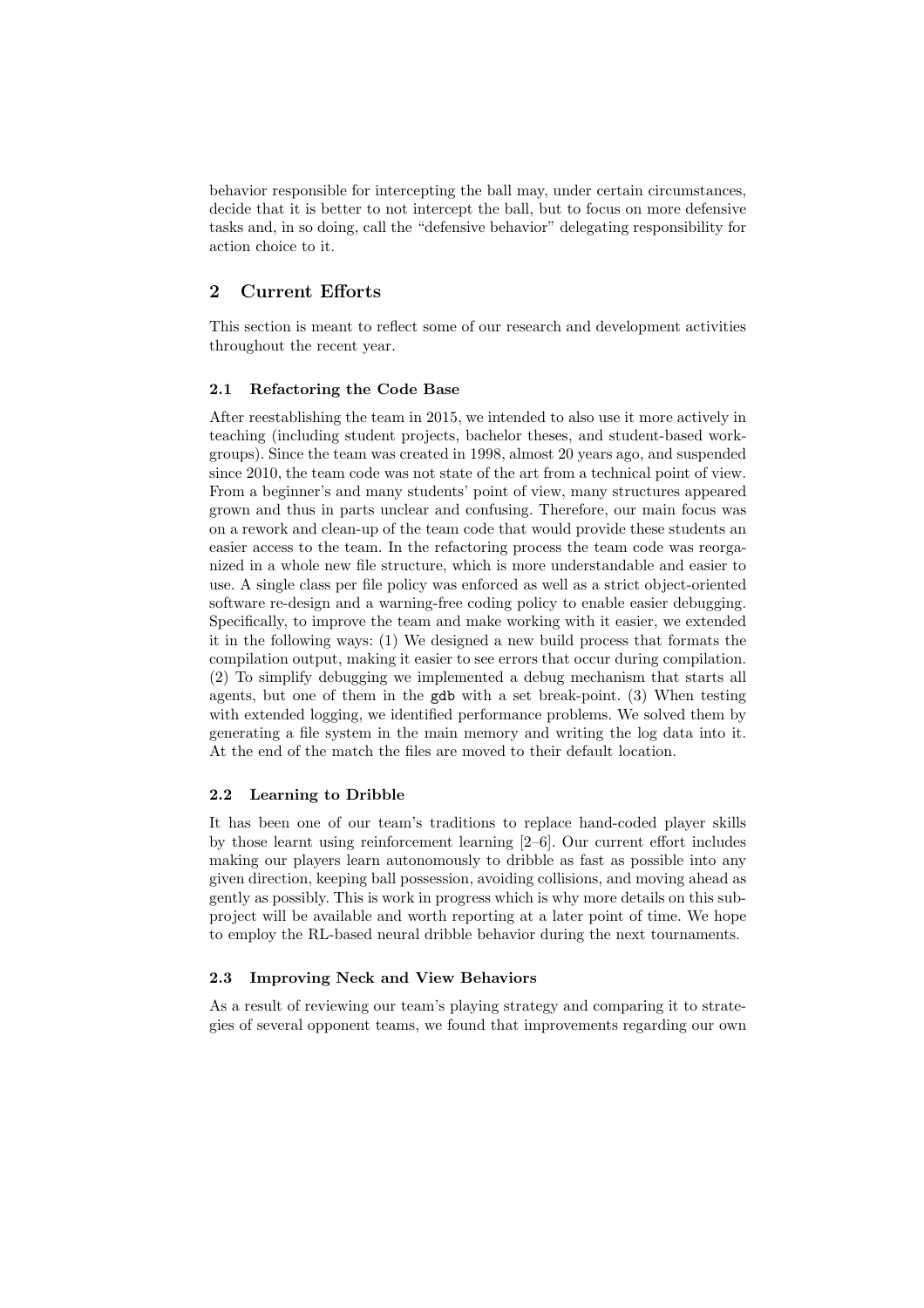way of influencing the players' neck and view behavior need to be applied. The first step of doing so was done by merging both, the neck and the view controller, to a combined "NeckAndView" behavior. Our goal in developing the combined behavior is to be able to match up neck- and view-controlling to a point where they deliver the best results, helping us to improve our team's competitiveness. This will be achieved by a combined decision making process that allows our players to decide which neck orientation and view field fit together best at any given time.

This is work in progress. At the moment, the combined controller acts like the two former ones with addition of a functionality that allows us to perform emergency requests in order to look at specified absolute angles on the field. The result of these requests is calculated by firstly checking, if the desired angle is reachable by only changing the player's neck orientation and then applying the needed neck angle to the player. Should this not be possible, the needed view angle will be calculated and applied alongside the newly calculated neck angle. Due to distortion, a critical point (180 degrees behind the player) arises where the method will fail to deliver the desired results.

#### 2.4 Repeatability of Multi-Agent Competition Results

Recently, we published the results of empirical studies that aimed at quantifying the progress made in soccer simulation 2D during the previous years: We focused on both, soccer simulation's so-called "first stable period" from 2003 to 2007 [7] as well as on the more recent "second stable period" from 2010 to  $2015 [8]^1$ .

In line with this and as a continuation of our efforts to systematically evaluate the recent progress made in soccer simulation, we again performed an extensive empirical study involving all of the released 18 binaries from the RoboCup 2016 tournament<sup>2</sup>. The study comprised approximately 85.000 matches and aimed at finding the ground truth of the team performance of last year's world championships tournament. This is similar to the work of Budden et al. [9] who specifically focused on different tournament formats and answered the question which tournament formats do bring about results that are most aligned to the "ground truth" of the participating teams' strengths.

Here, we present an excerpt of our findings. The full set of empirical results is currently in the process of being finalized and prepared for being published. Our results allow for concluding:

– RoboCup 2016 has witnessed a situation where the two finalist teams (Gliders and Helios) were as close to each other as never before, at least as far as the RoboCup tournaments from 2009 onward as well as between 2003 and 2007 [7] are considered. A standard game between these two competitors ends in a draw in 58% of the cases. Figure 2 (right) shows that, to this end, the second closest situation was in 2012 where, however, the share of

<sup>&</sup>lt;sup>1</sup> Note that a "stable period" refers to the time period during which the Soccer Server software underwent no changes.

<sup>2</sup> Binaries retrieved from chaosscripting.net.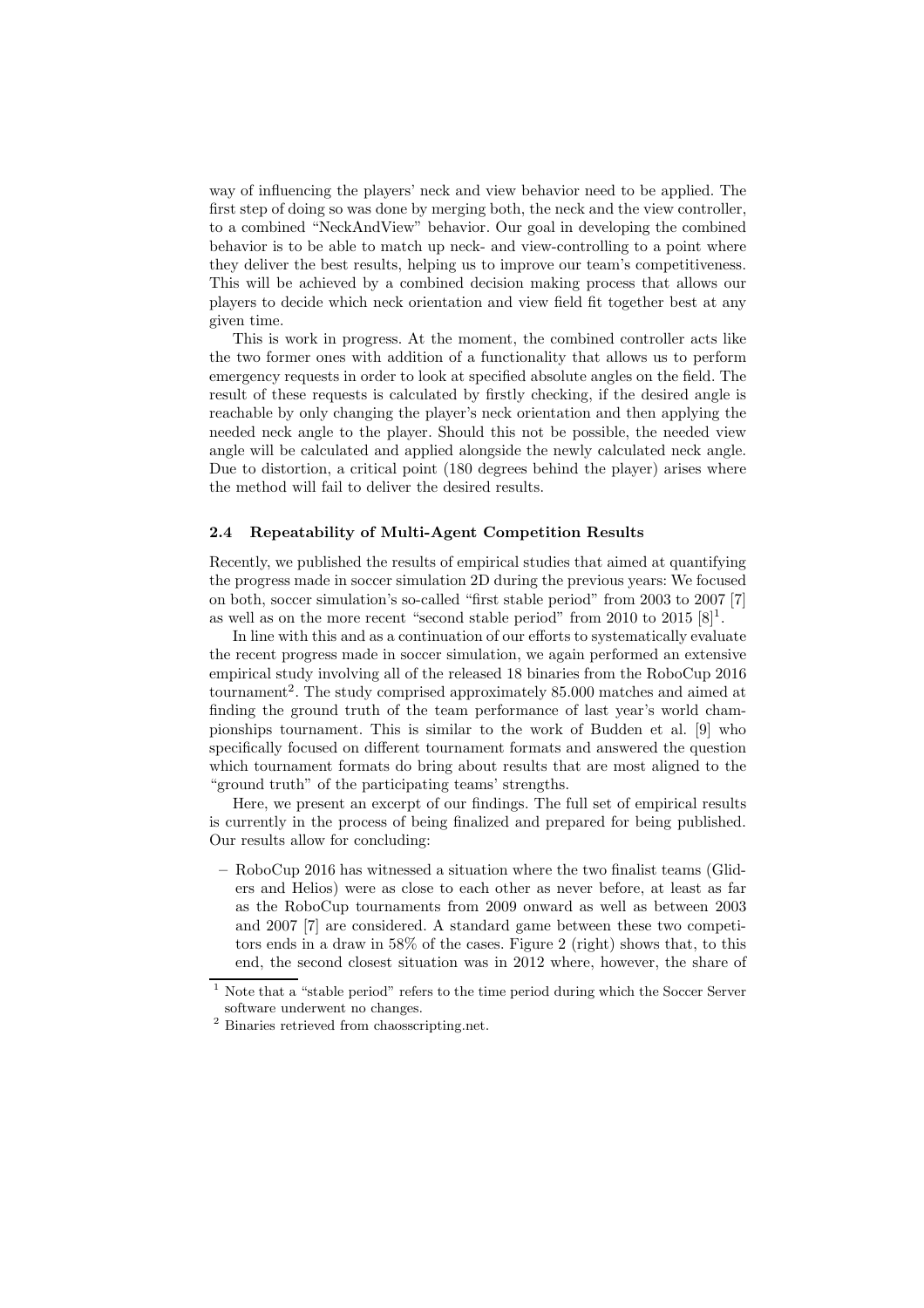

Fig. 2. Evaluation of RoboCup soccer simulation 2D final matches over the years.

|                                                  | $r^{gt}$ Team | Percentage of Matches |       | Avg.             | Goals       |       | $r^*$                |                | $r^*_{16}$     |                | $r_{8}^*$             |                |                |
|--------------------------------------------------|---------------|-----------------------|-------|------------------|-------------|-------|----------------------|----------------|----------------|----------------|-----------------------|----------------|----------------|
|                                                  |               | Won                   | Drawn | $_{\text{Lost}}$ |             |       | Points Shot Received | $r^*$          | $-r^{gt}$      |                | $r_{16}^{*} - r^{gt}$ | $r_8^*$        | $-r^{gt}$      |
|                                                  | <b>HELIOS</b> | 80.0                  | 16.0  | 4.0              | 2.560 3.010 |       | 0.159                | $\overline{2}$ | $-1$           | $\overline{2}$ | $-1$                  | $\overline{2}$ | -1             |
| 2                                                | Gliders       | 80.2                  | 13.5  | 6.3              | 2.541 3.082 |       | 0.353                | 1              | 1              | 1              |                       | 1              |                |
| 3                                                | Oxsv          | 77.6                  | 13.5  | 8.8              | 2.464 2.731 |       | 0.391                | 5              | $-2$           | 5              | $-2$                  | 5              | -2             |
|                                                  | FRA-UNIted    | 53.4                  | 31.5  | 15.2             | 1.916 1.173 |       | 0.398                | 11             | $-7$           | 11             | $-7$                  |                |                |
| 5                                                | $CSU-Yunlu$   | 48.8                  | 21.7  | 29.5             | 1.682       | 1.536 | 0.927                | 4              | 1              | 4              | 1                     | 4              | $\Omega$       |
| 6                                                | MТ            | 47.3                  | 21.9  | 30.8             | 1.638 1.693 |       | 1.156                | 7              | $-1$           | 7              | $-1$                  | 7              | $-2$           |
|                                                  | MarliK        | 43.3                  | 28.1  | 28.6             | 1.580 1.149 |       | 0.753                | 10             | $-3$           | 10             | $-3$                  |                |                |
| 8                                                | Hermes        | 42.9                  | 25.8  | 31.4             | 1.543 1.356 |       | 0.960                | 9              | $-1$           | 9              | $-1$                  |                |                |
| 9                                                | Ri-one        | 37.6                  | 27.9  | 34.5             | 1.407 1.054 |       | 0.959                | 3              | 6              | 3              | 6                     | 3              | 3              |
| 10                                               | Shiraz        | 38.4                  | 14.9  | 46.7             | 1.301 1.039 |       | 1.743                | 6              | 4              | 6              | $\overline{4}$        | 6              | 1              |
| 11                                               | HfutEngine    | 34.7                  | 23.3  | 42.0             | 1.273 1.159 |       | 1.280                | 17.5           | $-6.5$         |                |                       |                |                |
|                                                  | 12 FURY       | 28.3                  | 27.1  | 44.6             | 1.120 0.686 |       | 1.364                | 8              | 4              | 8              | 3                     | 8              | $\overline{0}$ |
|                                                  | 13 Ziziphus   | 27.5                  | 21.3  | 51.2             | 1.038 1.027 |       | 1.577                | 15             | $-2$           | 15             | $-3$                  |                |                |
|                                                  | 14 ITAndroids | 24.2                  | 19.8  | 56.0             | 0.923 0.914 |       | 1.707                | 13             | 1              | 13             | $\Omega$              |                |                |
|                                                  | 15 CYRUS      | 18.6                  | 18.9  | 62.5             | 0.747       | 0.793 | 2.166                | 12             | 3              | 12             | $\overline{2}$        |                |                |
| 16                                               | HillStone     | 19.8                  | 13.0  | 67.1             | 0.725 1.424 |       | 3.235                | 14             | $\overline{2}$ | 14             | 1                     |                |                |
|                                                  | 17 FCP-GPR    | 9.9                   | 17.1  | 73.0             | 0.469 0.491 |       | 2.208                | 16             | $\mathbf{1}$   | 16             | $\theta$              |                |                |
|                                                  | 18 LeftEagle  | 5.3                   | 9.2   | 85.5             | 0.250 0.529 |       | 3.508                | 17.5           | 0.5            |                |                       |                |                |
| $C_{\text{max}}$ of Abordiate $V_{\text{other}}$ |               |                       |       |                  |             |       |                      | 47             |                | 9C.            |                       | $10^{-}$       |                |

Sum of Absolute Values 47 36 10<br>
Table 1. Comparing the ground truth of RoboCup 2016 as generated from a series of 85.000 matches to the competition results generated on-site in Leipzig.

draws was as low as 24%. The parity of the champion and runner-up is also supported by the average score (averaged over 500 matches) of 0.300:0.378 with a standard deviation of 0.546:0.638 which is by far the lowest number of goals shot in recent years as shown in Figure 2 (left).

– In [9], the authors use the  $L_1$  distance to capture the difference between the ranking  $r^*$  resulting from a RoboCup tournament and the ranking  $r^{gt}$ resulting from a massively repeated simulation of matches using published binaries (ground truth):

$$
d_1(r^*, r^{gt}) = \sum_{i=1}^n |r_i^* - r_i^{gt}|
$$

Considering only the top eight teams from the respective year's RoboCup tournament, the authors found that the  $d_1$  distance was 12 in 2012 and 12 in